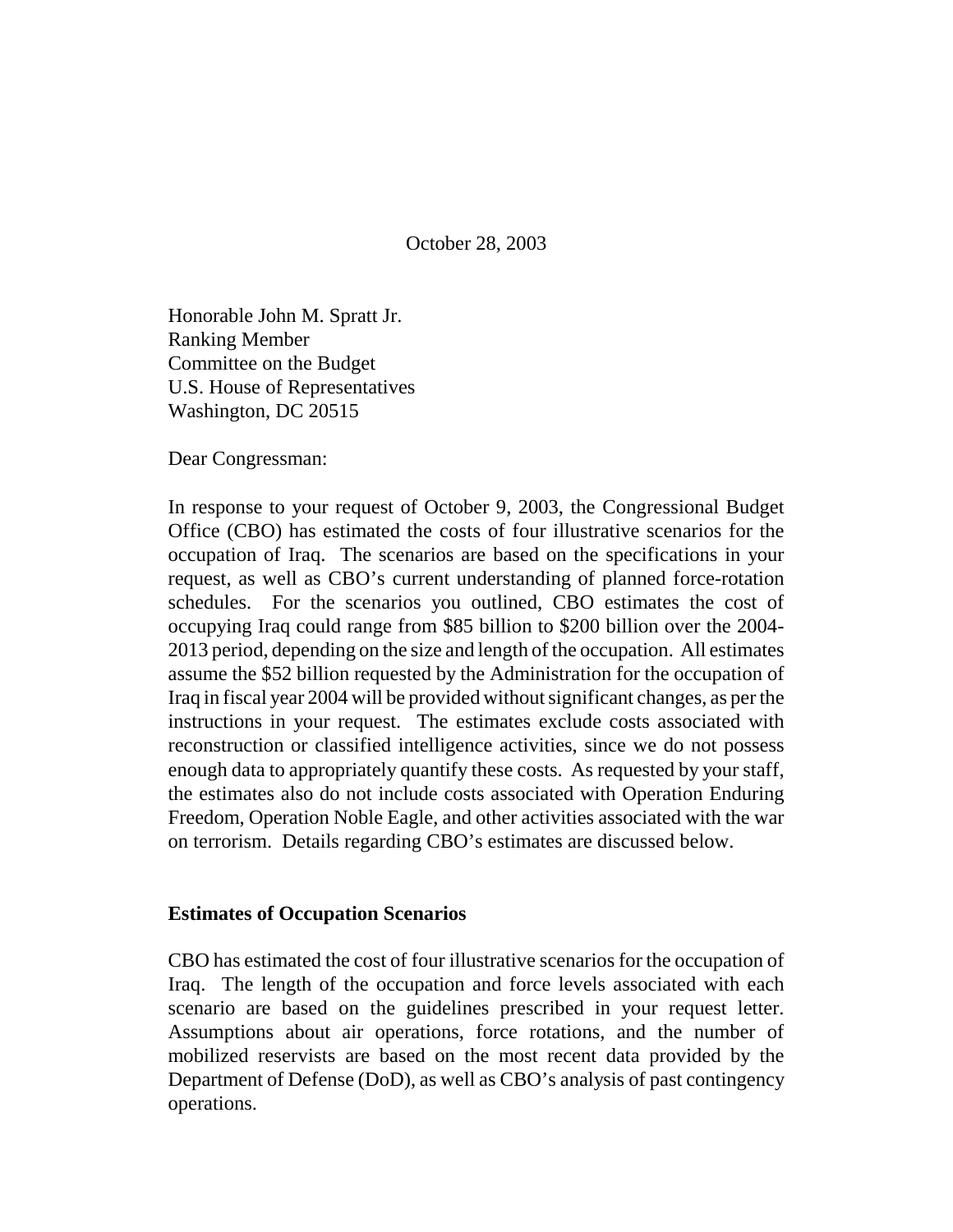Honorable John M. Spratt Jr. Page 2

**Scenario 1.** Under this scenario, the size of the occupation force would decline in a linear fashion from about 102,000 personnel in 2005 to about 50,000 personnel in fiscal year 2008 and then remain at that level through 2013. After accounting for the personnel involved in air operations, the requirement to train reserve units before they deploy, and the need to use reservists to fill administrative positions vacated by deployed active-duty personnel (commonly called "backfill" within DoD), CBO estimates that the actual number of personnel associated with the occupation of Iraq would total about 138,000 in fiscal year 2005 and decrease to about 74,000 by fiscal year 2008.

CBO estimates this option would require about \$22 billion in budget authority in 2005, declining to about \$14 billion by 2008, after which the annual costs would increase with inflation. Assuming enactment of the President's request for supplemental appropriations, the total budget requirement associated with the occupation of Iraq under scenario 1 would be about \$200 billion over the 2004-2013 period. (See Table 1 for year-by-year personnel levels and estimated costs for each scenario.)

**Scenario 2.** Under this scenario, the size of the occupation force would remain at about 106,000 personnel in fiscal years 2005 and 2006, and then decline to about 64,000 by 2008. These levels are similar to those estimated by CBO in a recent report on the ability of the military to sustain an occupation in Iraq.<sup>1</sup> After 2008, forces would begin leaving Iraq so that all U.S. forces would be withdrawn by the start of fiscal year 2011. After accounting for the personnel involved in air operations, the requirement to train reserve units before they deploy, and the need for reserve "backfill," CBO estimates the number of personnel associated with the occupation of Iraq would total about 145,000 in 2005, and decline to about 31,000 in fiscal year 2010.

CBO estimates this option would require about \$23 billion in budget authority in 2005, decreasing to about \$7 billion in 2010. Assuming enactment of the supplemental appropriation request, the total budget requirement associated with the occupation of Iraq under scenario 2 would be about \$155 billion over the 2004-2013 period.

<sup>1.</sup> Congressional Budget Office, *Letter to the Honorable Robert Byrd Regarding the U.S. Military's Ability to Sustain an Occupation of Iraq* (September 3, 2003).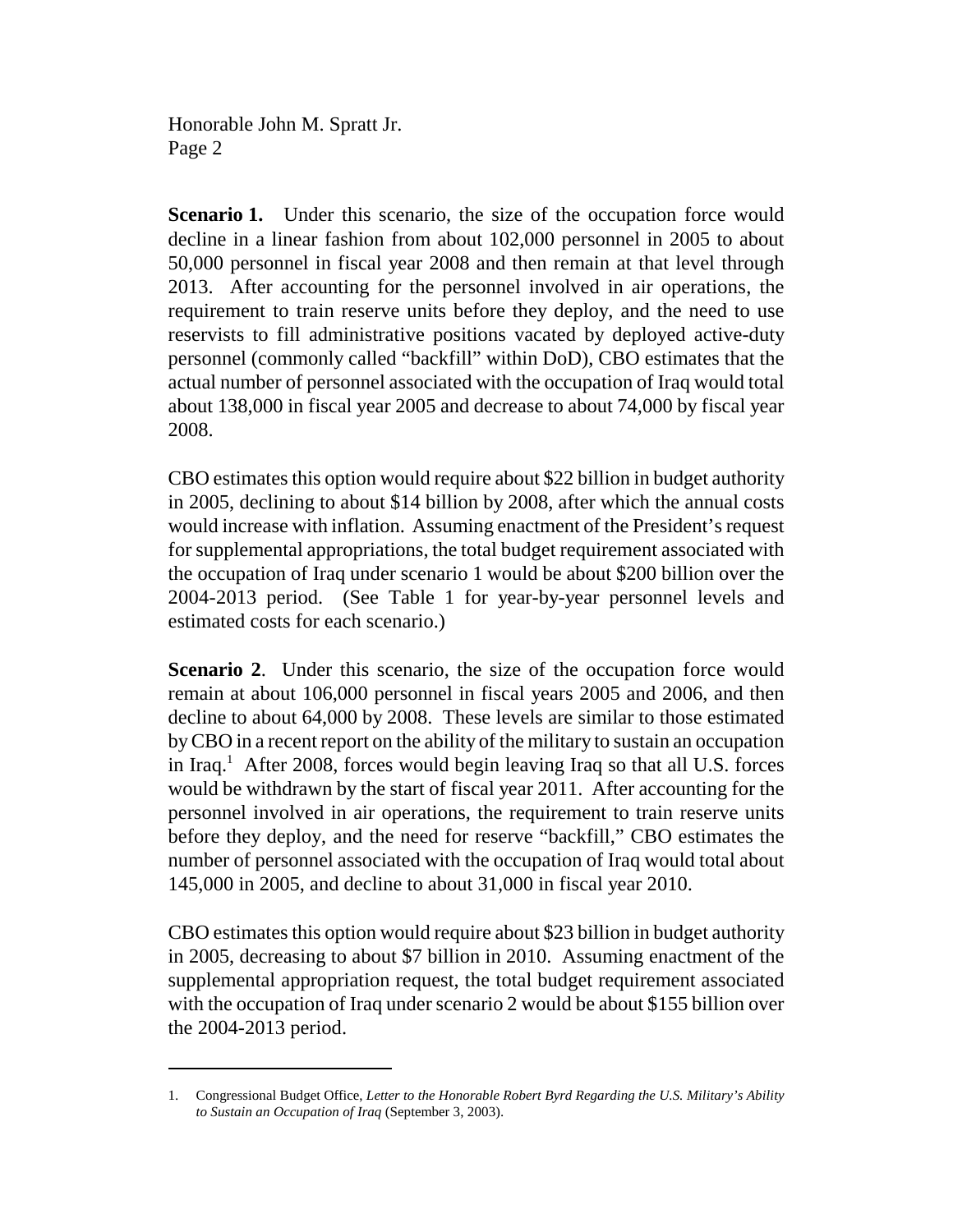Honorable John M. Spratt Jr. Page 3

**Scenario 3.** Under this scenario, the size of the occupation force would decline to about 76,000 personnel in fiscal year 2005, and then decline to about 64,000 in 2006. After 2006, forces would begin leaving Iraq so that all U.S. forces would be withdrawn by the start of fiscal year 2009. After accounting for the personnel involved in air operations, the requirement to train reserve units before they deploy, and the need for reserve "backfill," CBO estimates the number of personnel associated with the occupation of Iraq would total about 101,000 in 2005, and then decline to about 31,000 in fiscal year 2008.

CBO estimates this option would require about \$16 billion in budget authority in 2005, decreasing to about \$7 billion in 2008. Assuming enactment of the supplemental appropriation request, the total budget requirement associated with the occupation of Iraq under this scenario would be about \$100 billion over the 2004-2013 period.

**Scenario 4.** Under this scenario, the size of the occupation force would decline to about 76,000 personnel in fiscal year 2005, after which troops would begin leaving Iraq so that all U.S. forces would be withdrawn by the start of fiscal year 2008. After accounting for the personnel involved in air operations, the requirement to train reserve units before they deploy, and the need for reserve "backfill," CBO estimates the number of personnel associated with the occupation of Iraq under this scenario would be about 101,000 in 2005, and decline to about 31,000 in fiscal year 2007.

CBO estimates this option would require about \$16 billion in budget authority in 2005, decreasing to about \$7 billion in 2007. Assuming enactment of the supplemental appropriation request, the total budget requirement associated with the occupation of Iraq under this scenario would be about \$85 billion over the 2004-2013 period.

## **Effect of Shortening the Phaseout Period**

As requested, CBO also analyzed variations of scenarios 2, 3, and 4 in which the phaseout of U.S. troops would be accomplished one year earlier. In each of these variations, the number of personnel in Iraq would be 38,000 in 2009, 2007, and 2006 respectively for each of the scenarios, and then drop to zero by the start of the next fiscal year (see Table 2). Shortening the phaseout period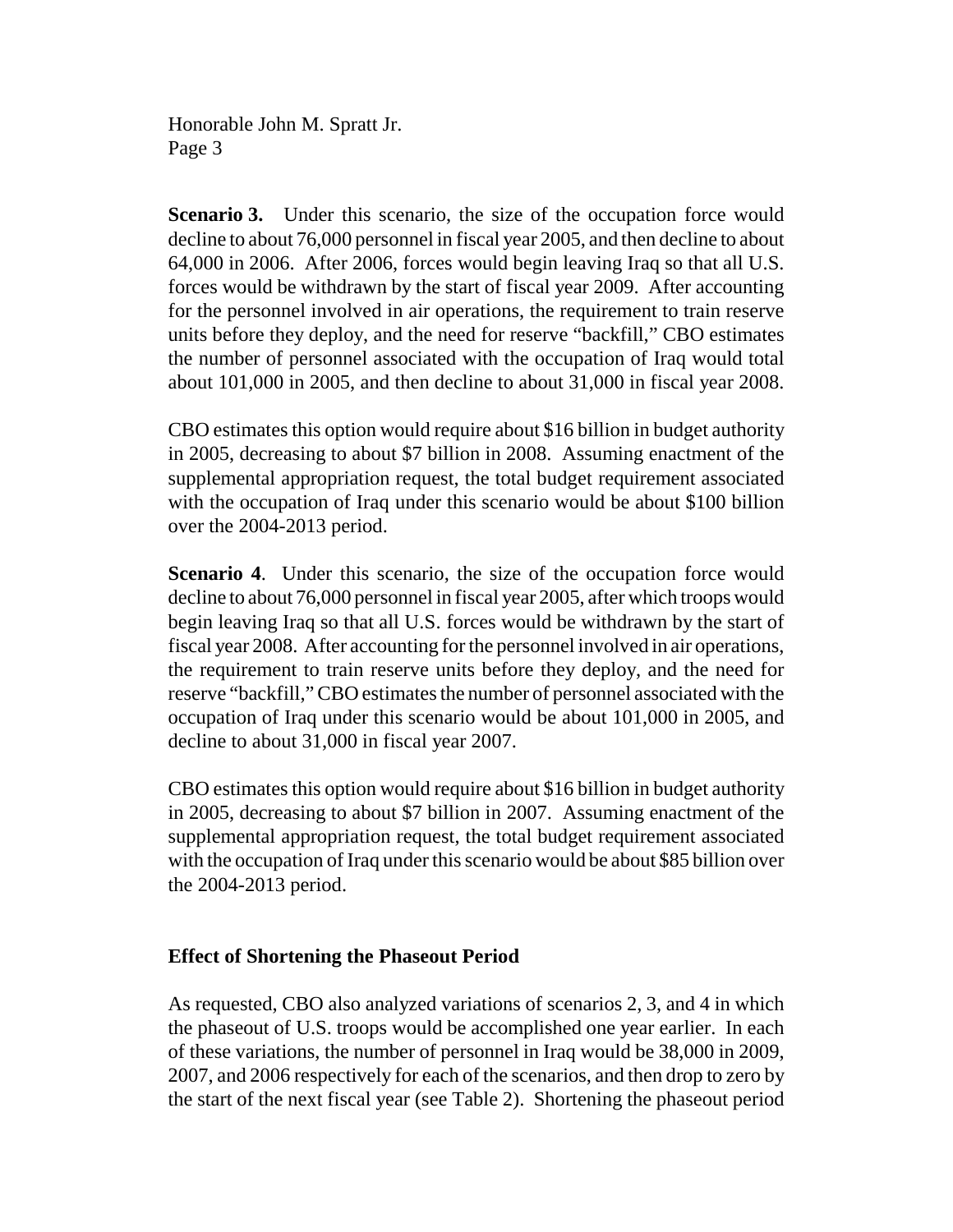Honorable John M. Spratt Jr. Page 4

by a year in each of these scenarios would decrease the total budget requirement over the 2004-2013 period by about \$7 billion, so that the total costs of scenarios 2, 3, and 4 would be \$145 billion, \$95 billion, and \$80 billion, respectively.

Your letter also requested that CBO reconcile the estimates of potential occupation costs that it has made over the past year with DoD's supplemental request for 2004. As I stated in my testimony before the House Budget Committee on October 16, 2003, CBO currently lacks sufficient information to perform the reconciliation that you request. As promised at the hearing, I have provided your staff a list of questions to which DoD would need to provide answers in order for CBO to attempt to make an independent estimate of potential occupation costs in fiscal year 2004.

If you would like further details on the information provided in this letter, we would be pleased to provide them. The staff contacts are Matthew Schmit of CBO's Budget Analysis Division and Adam Talaber of CBO's National Security Division.

Sincerely,

Douglas Holtz-Eakin **Director** 

Enclosures

cc: Honorable Jim Nussle Chairman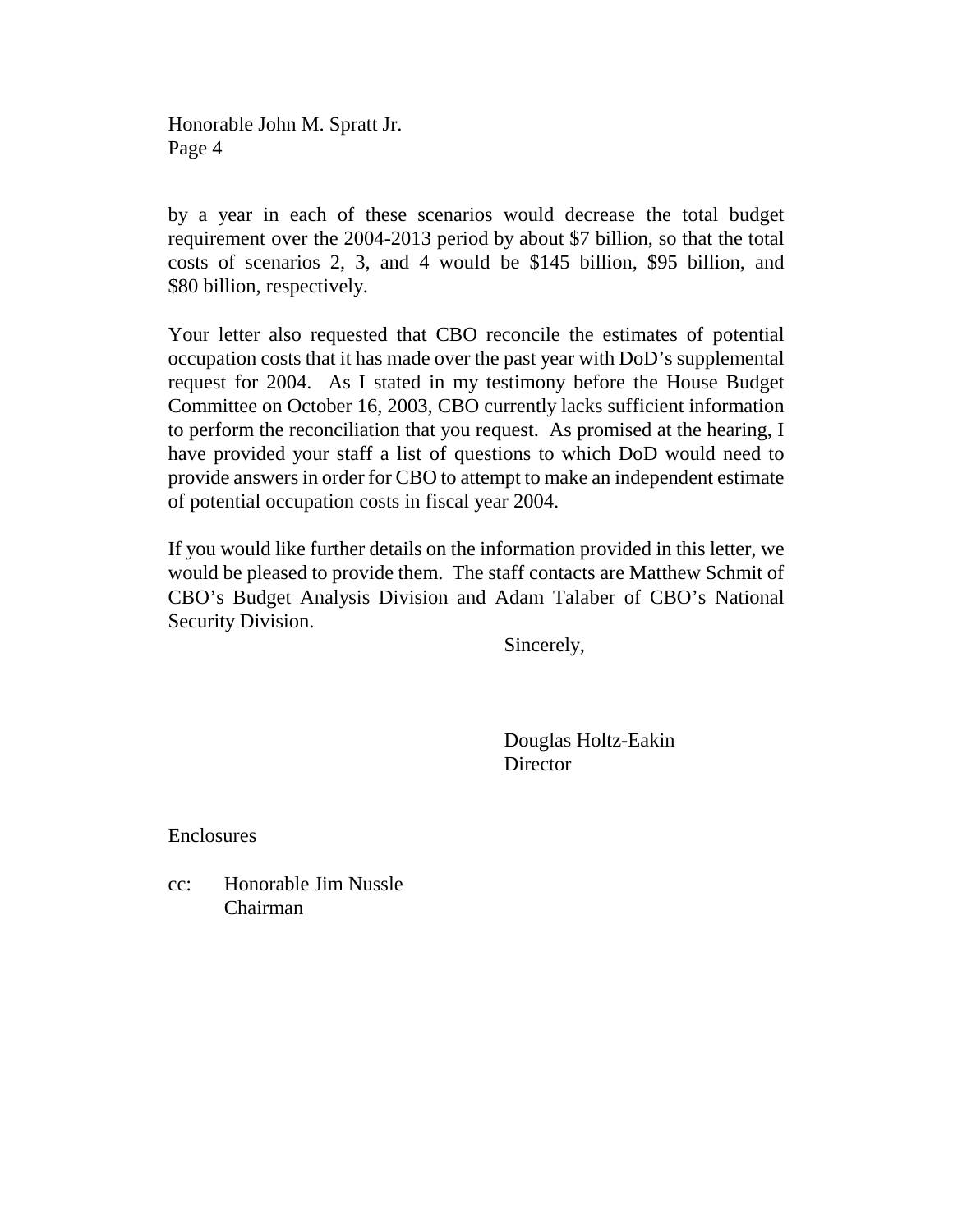|                                                                                                                                          |                                    | 2004 2005           |                       |                             |                                                |                                                      |                                                      |                                                  | 2006 2007 2008 2009 2010 2011 2012 2013          |                                                      |
|------------------------------------------------------------------------------------------------------------------------------------------|------------------------------------|---------------------|-----------------------|-----------------------------|------------------------------------------------|------------------------------------------------------|------------------------------------------------------|--------------------------------------------------|--------------------------------------------------|------------------------------------------------------|
| <b>SCENARIO1</b>                                                                                                                         |                                    |                     |                       |                             |                                                |                                                      |                                                      |                                                  |                                                  |                                                      |
| Number of Personnel in Occupation Force<br>Air Force and Additional Reserve Personnel <sup>b</sup><br><b>Total Personnel Requirement</b> | a<br>$\underline{\mathbf{a}}$<br>a | 102<br>37<br>138    | 84<br>40<br>125       | 67<br>$\frac{32}{2}$<br>99  | 50<br>$\frac{24}{ }$<br>74                     | 50<br>$\frac{24}{ }$<br>74                           | 50<br>$\frac{24}{5}$<br>74                           | 50<br>$\frac{24}{ }$<br>74                       | 50<br>$\frac{24}{ }$<br>74                       | 50<br>$\frac{24}{74}$                                |
| Estimated Budget Authority <sup>c</sup>                                                                                                  | 51.5                               | 21.6                | 21.1                  | 17.6                        | 13.9                                           | 14.3                                                 | 14.7                                                 | 15.2                                             | 15.7                                             | 16.1                                                 |
|                                                                                                                                          |                                    | <b>SCENARIO 2</b>   |                       |                             |                                                |                                                      |                                                      |                                                  |                                                  |                                                      |
| Number of Personnel in Occupation Force<br>Air Force and Additional Reserve Personnel<br><b>Total Personnel Requirement</b>              | a<br>$\rm{a}$<br>a                 | 106<br>$-39$<br>145 | 106<br>$-46$<br>152   | 76<br>$\frac{32}{2}$<br>108 | 64<br>28<br>92                                 | 38<br>19<br>57                                       | 19<br>12<br>31                                       | $\mathbf{0}$<br>$\overline{0}$<br>$\overline{0}$ | $\boldsymbol{0}$<br>$\overline{0}$<br>$\Omega$   | $\theta$<br>$\frac{0}{0}$                            |
| <b>Estimated Budget Authority</b>                                                                                                        | 51.5                               | 22.7                | 25.4                  | 18.6                        | 16.7                                           | 11.5                                                 | 7.4                                                  | $\Omega$                                         | $\overline{0}$                                   | $\overline{0}$                                       |
|                                                                                                                                          |                                    | <b>SCENARIO 3</b>   |                       |                             |                                                |                                                      |                                                      |                                                  |                                                  |                                                      |
| Number of Personnel in Occupation Force<br>Air Force and Additional Reserve Personnel<br><b>Total Personnel Requirement</b>              | a<br>$\rm{a}$<br>a                 | 76<br>25<br>101     | 64<br>28<br>92        | 38<br><u>19</u><br>57       | 19<br>12<br>31                                 | $\boldsymbol{0}$<br>$\overline{0}$<br>$\theta$       | $\boldsymbol{0}$<br>$\overline{0}$<br>$\Omega$       | $\boldsymbol{0}$<br>$\overline{0}$<br>$\Omega$   | $\boldsymbol{0}$<br>$\overline{0}$               | $\mathbf{0}$<br>$\overline{0}$<br>$\overline{0}$     |
| <b>Estimated Budget Authority</b>                                                                                                        | 51.5                               | 15.6                | 15.8                  | 10.8                        | 7.0                                            | $\boldsymbol{0}$                                     | $\mathbf{0}$                                         | $\boldsymbol{0}$                                 | $\Omega$                                         | $\boldsymbol{0}$                                     |
|                                                                                                                                          |                                    | <b>SCENARIO 4</b>   |                       |                             |                                                |                                                      |                                                      |                                                  |                                                  |                                                      |
| Number of Personnel in Occupation Force<br>Air Force and Additional Reserve Personnel<br><b>Total Personnel Requirement</b>              | a<br>a<br>a                        | 76<br>25<br>101     | 38<br><u>19</u><br>57 | 19<br>12<br>31              | $\boldsymbol{0}$<br>$\overline{0}$<br>$\theta$ | $\boldsymbol{0}$<br>$\overline{0}$<br>$\overline{0}$ | $\boldsymbol{0}$<br>$\overline{0}$<br>$\overline{0}$ | $\boldsymbol{0}$<br>$\overline{0}$<br>$\Omega$   | $\boldsymbol{0}$<br>$\boldsymbol{0}$<br>$\Omega$ | $\boldsymbol{0}$<br>$\overline{0}$<br>$\overline{0}$ |
| <b>Estimated Budget Authority</b>                                                                                                        | 51.5                               | 15.6                | 10.5                  | 6.8                         | $\boldsymbol{0}$                               | $\boldsymbol{0}$                                     | $\boldsymbol{0}$                                     | $\boldsymbol{0}$                                 | $\boldsymbol{0}$                                 | $\overline{0}$                                       |

TABLE 1. PERSONNEL ASSUMPTIONS AND ESTIMATED COSTS OF IRAQ OCCUPATION SCENARIOS (By fiscal year, personnel levels in thousands, estimated budget authority in billions of dollars)

a. CBO does not have sufficient information to determine the occupation levels assumed in formulating the supplemental request.

b. Personnel level includes Air Force personnel deployed to support air operations, as well as additional reserve personnel needed to perform administrative positions vacated by deployed active-duty personnel. It also includes reserve personnel in training for deployment to Iraq.

c. Estimate for 2004 reflects the amount requested by the President in the September 2003 emergency supplemental request. The total amount requested for the Department of Defense was about \$65.6 billion, of which \$14.1 billion would be for Operations Enduring Freedom, Noble Eagle, and other activities not directly related to the occupation of Iraq.